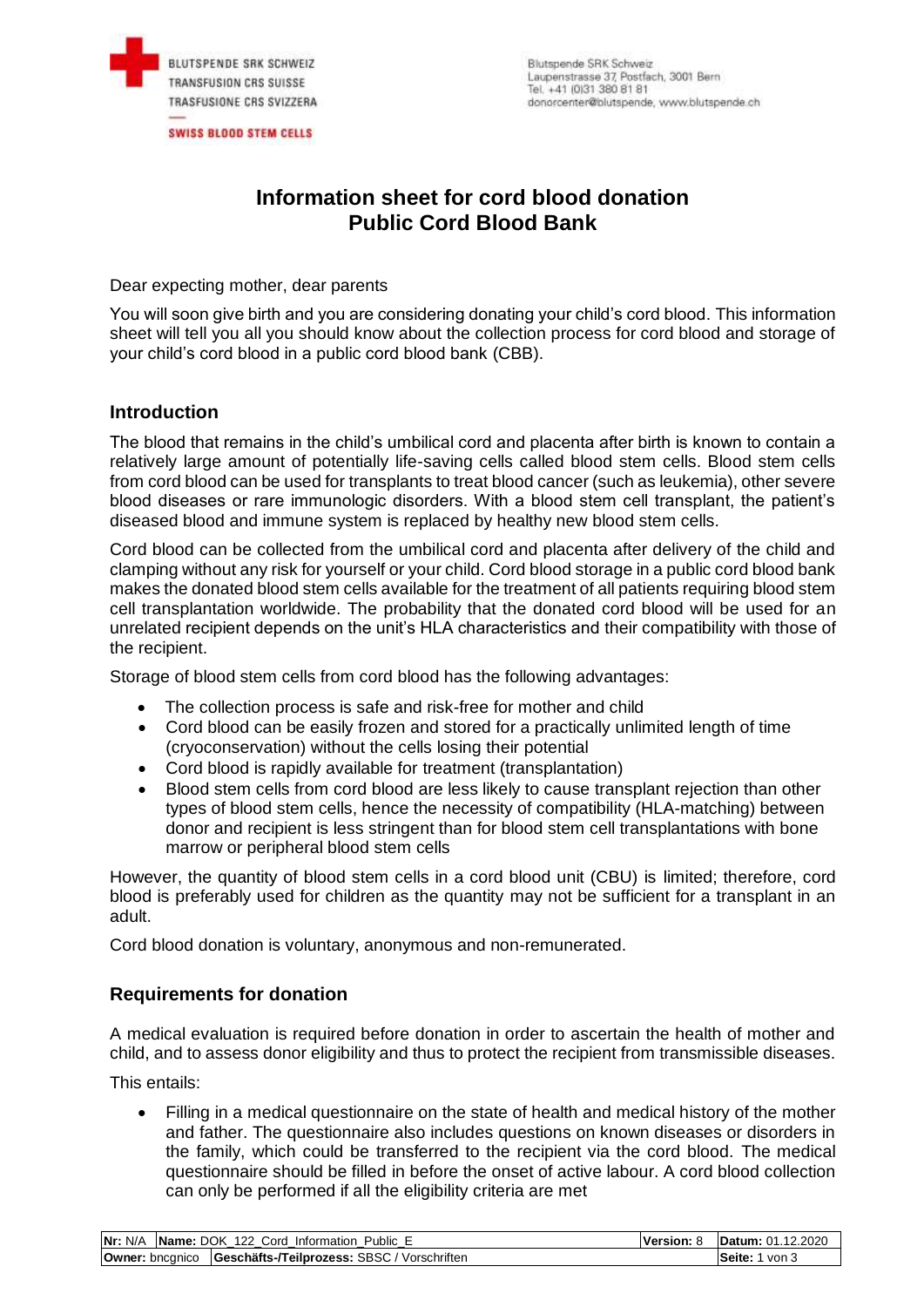

- Signing an informed consent form before cord blood donation
- Excluding transmissible viral or bacterial infections. For instance, it is mandatory to test for HI-Virus, Hepatitis-B- and -C-Virus and Syphilis (Screening-Tests)

However, in the initial period of an infection, an infectious disease may not be detectable and could be transmitted to the recipient of the cord blood stem cells. It is therefore of the utmost importance to mention any risk situation and fill in the medical questionnaire truthfully.

Should the screening tests reveal any abnormal results, you would be informed immediately. Of course, you have the right to view all the test results.

Apart from the usual screening tests mentioned above, samples of the maternal donor's blood and of the child's cord blood are stored for later analysis (such as haemoglobinopathy testing), which may be necessary in the context of transplantation.

All data collected in context with a cord blood donation are pseudonymised and are solely available to qualified staff, which is bound to medical confidentiality. "Pseudonymised" means that the name will be replaced by a pseudonym (generally a multi-digit letter or numeric code) to make it impossible to determine the identity of the person concerned.

# **How is cord blood collected?**

The cord blood stem cells are collected from the residual blood, which remains in the placenta and the umbilical cord after delivery of the child and clamping. A minimum amount of cord blood is necessary for further processing and banking. Unfortunately this amount is not always reached.

The cord blood collection is performed by the qualified staff caring for the mother during delivery. The collection is performed under sterile conditions to minimise the risk of contamination and infection of the unit and in order to ensure the highest possible quality and safety of the future transplant product.

#### **The care for mother and child always has first priority. A cord blood collection does not interfere with the birth process.**

In rare cases, it may turn out that a planned cord blood collection is not advisable or not possible, notably in critical medical situations such as a premature delivery or an emergency.

### **Storage of the cord blood unit**

The collection, processing and storage of cord blood units for public banking are performed according to the international quality standards of FACT-NetCord (International Standards for Cord Blood Collection, Processing, Testing, Banking, Selection and Release). In Switzerland, these standards are only implemented in a limited number of maternity units which is why cord blood collections for public banking are only possible in these clinics (see list below). The cord blood unit is then registered in the Swiss Transfusion SRC database and is available for patients worldwide.

Should the cord blood you donated not fulfill the quality requirements and therefore not be suitable for clinical use, it will either be discarded, or, in certain centers - with your consent - it can alternatively be used for quality control tests in the cord blood bank, or for scientific research projects.

By voluntarily donating your child's cord blood, you will transfer the ownership of the donated cord blood unit to the public cord blood bank.

|  | Nr: N/A   Name: DOK 122 Cord Information Public E             | <b>Version: 8</b> | <b>Datum: 01.12.2020</b> |
|--|---------------------------------------------------------------|-------------------|--------------------------|
|  | Owner: bncgnico   Geschäfts-/Teilprozess: SBSC / Vorschriften |                   | <b>ISeite:</b> 2 von 3   |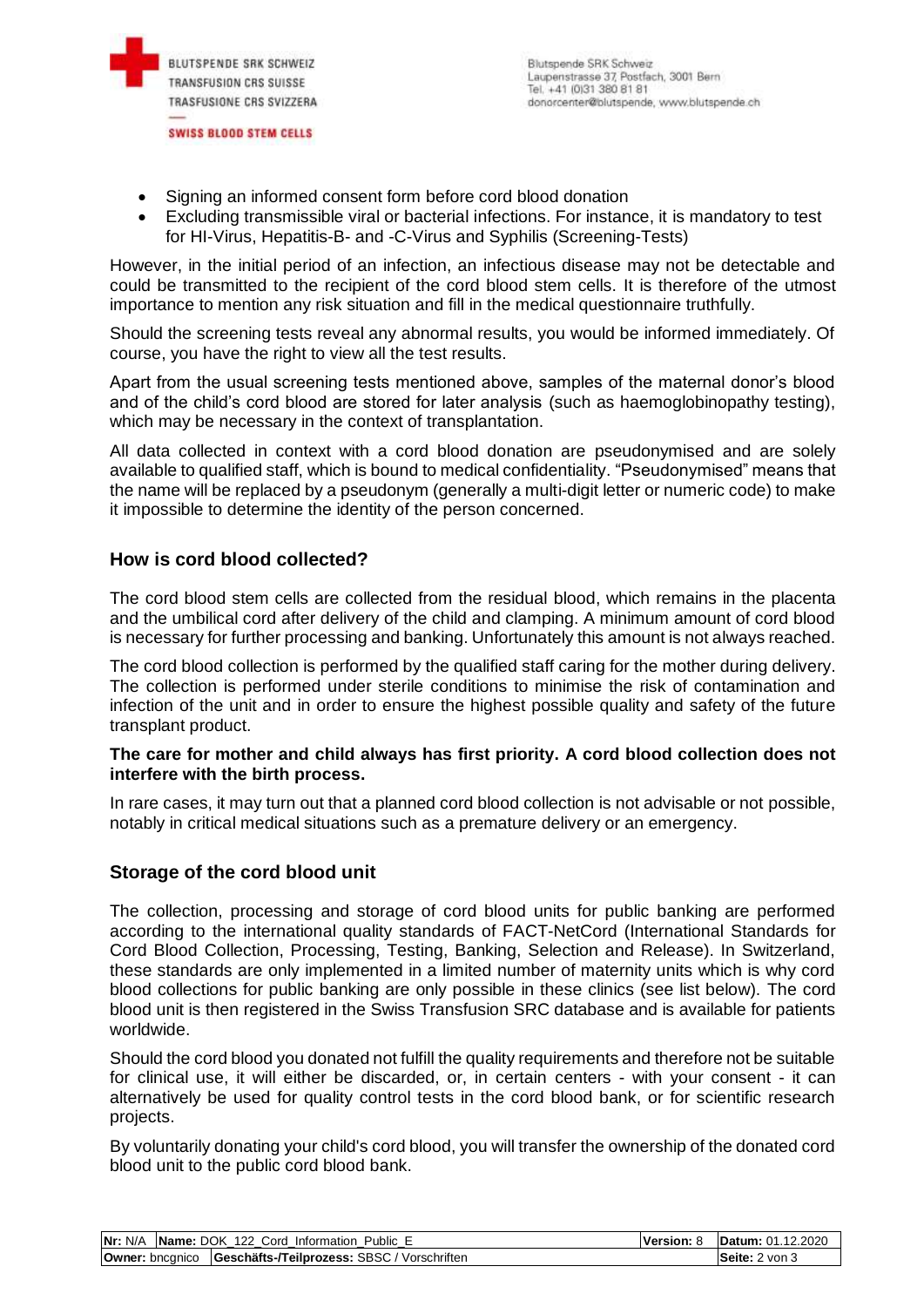

Blutspende SRK Schweiz Laupenstrasse 37, Postfach, 3001 Bern Tel. +41 (0)31 380 81 81 donorcenter@blutspende, www.blutspende.ch

# **Costs**

You will bear no costs for the collection and storage of the donated cord blood.

# **Genetic tests on the recipient after transplantation**

After transplantation, the recipient undergoes genetic testing in order to monitor the function of the transplanted blood stem cells, or - on the other hand - to follow the initial disease. In very rare cases, these tests could produce results that may be relevant for the child. You will be informed, if the cord blood bank is apprised of any such results.

# **Duty to supply information post donation**

Certain illnesses or infectious diseases, as yet unknown at the time of donation, can pose a risk for the recipient of a cord blood unit. Any health problems occurring in the perinatal period or later in your child's life could affect the quality of the unit and the safety of the future recipient. The cord blood bank must be informed of any such health issues. The parents are requested to contact the cord blood bank or the maternity unit should this case/situation arise.

# **List of clinics in Switzerland where cord blood donation for public banking is possible:**

- Kantonsspital Aarau
- University Hospital Basel
- University Hospital Bern
- University Hospital Geneva

If you are considering a cord blood donation, these hospitals can provide further information.

The two public cord blood banks in Switzerland are located at the University hospitals of Basel and Geneva.

# **Link**

https://www.blutspende.ch/de/blutstammzellspende/blutstammzellspender\_werden/wenn\_es\_zu r\_spende\_kommt/wie\_spende\_ich\_blutstammzellen/nabelschnurblutspende

| Nr:<br>N/A             | <b>Name: DOK 122 Cord Information</b><br>Public E  | Version: | Datum: 01.12.2020 |
|------------------------|----------------------------------------------------|----------|-------------------|
| <b>Owner:</b> bncanico | <b>Geschäfts-/Teilprozess: SBSC / Vorschriften</b> |          | Seite: 3 von 3    |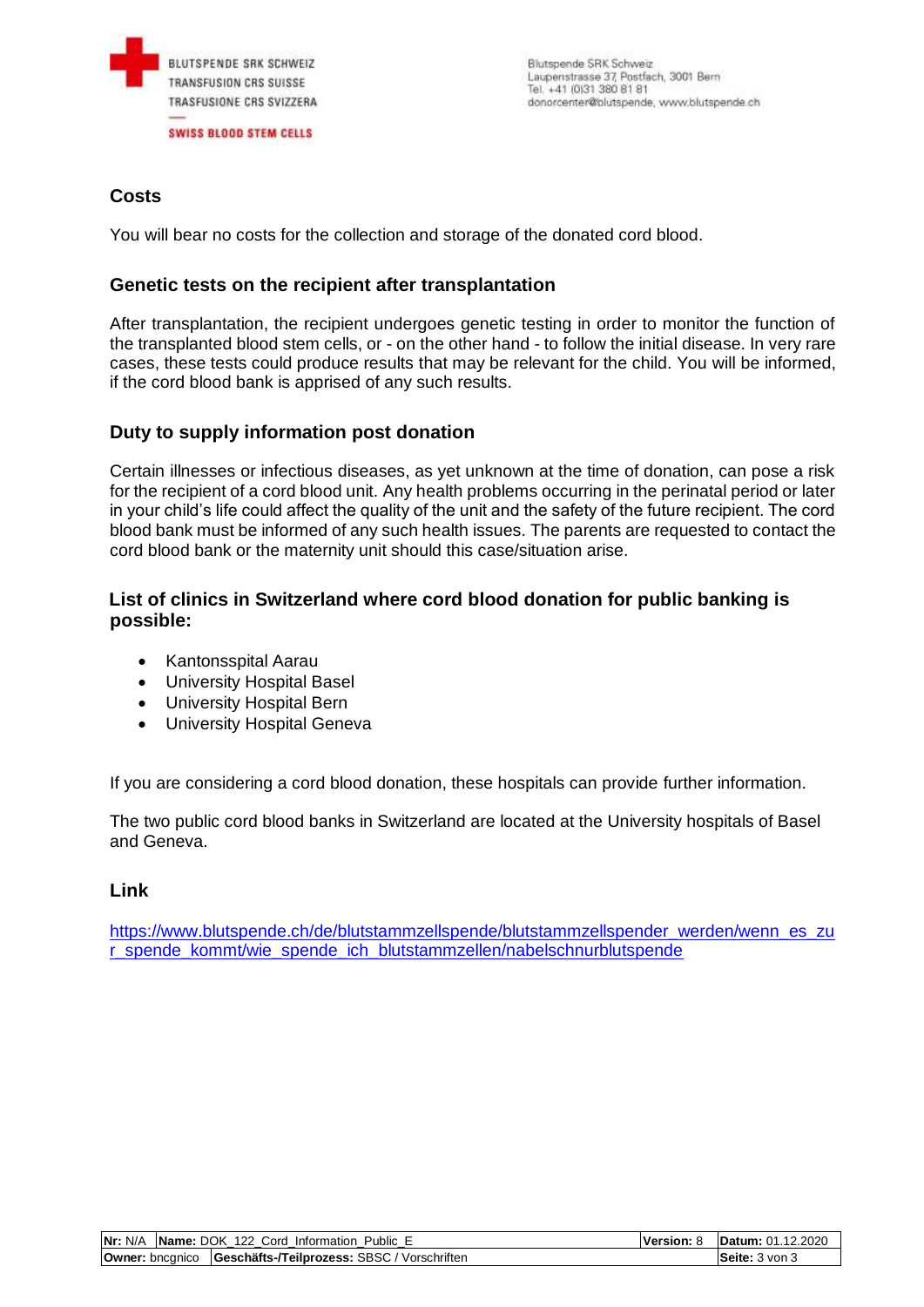

Blutspende SRK Schweiz Laupenstrasse 37, Postfach, 3001 Bern Tel. +41 (0)31 380 81 81 donorcenter@blutspende, www.blutspende.ch

*Adhesive label*

# **Medical Questionnaire Umbilical Cord Blood Donation**

You have read the **Umbilical Cord Blood Donation Information Sheet** and would like to become a cord blood donor. Thank you for providing truthful answers to the following questions by checking the requisite boxes. You will be helping to keep safe not only yourself but also the patients who will be receiving your child's cord blood. The questions concern you, the child's mother. Where information about the child's father, siblings (brothers and sisters) or other relatives is required, it will be specifically mentioned.

At the end of the questionnaire (section D) there is space for further information, comments on individual questions or other relevant information.

| <b>CHILD'S MOTHER'S DETAILS</b><br>A. |  |  |  |  |  |
|---------------------------------------|--|--|--|--|--|
| <b>Surname</b>                        |  |  |  |  |  |
| <b>First name</b>                     |  |  |  |  |  |
| Date of birth                         |  |  |  |  |  |
| <b>Street</b>                         |  |  |  |  |  |
| ZIP / City                            |  |  |  |  |  |
| Phone / E-Mail                        |  |  |  |  |  |

### *B. PARENTS' ETHNICITY DETAILS*

Which ethnic group do you belong to? Please check.

| African        | <b>AFNA</b> | North Africa                                                                               | Child's mother        | Child's father $\Box$   |
|----------------|-------------|--------------------------------------------------------------------------------------------|-----------------------|-------------------------|
|                | <b>AFSS</b> | Sub-Saharan Africa                                                                         | Child's mother $\Box$ | Child's father $\Box$   |
|                |             | Central Asia: Russian Far East, Kazakhstan, Uzbekistan,<br>Kyrgyzstan, Tajikistan          | Child's mother $\Box$ | Child's father $\Box$   |
|                |             | North-East Asia: Japan, North and South Korea                                              | Child's mother $\Box$ | Child's father $\Box$   |
| AS<br>Asian    |             | Oceania: Pacific islands except Japan, Australia, New<br>Zealand, Taiwan, Aleutian Islands | Child's mother $\Box$ | Child's father $\Box$   |
|                |             | South-East Asia: China, Mongolia, Myanmar, Laos,<br>Cambodia, Thailand, Vietnam, Taiwan    | Child's mother $\Box$ | Child's father $\Box$   |
|                |             | South-West Asia: Middle East, Turkey                                                       | Child's mother $\Box$ | Child's father <b>D</b> |
|                |             | South Asia: India, Pakistan, Bangladesh, Sri Lanka, Bhutan,<br>Nepal                       | Child's mother $\Box$ | Child's father $\Box$   |
| Caucasian      | CAU         | Europe, Greenland, Iceland, Russia, Australia, New Zealand,<br>North America (USA, Canada) | Child's mother $\Box$ | Child's father $\Box$   |
| Hispanic       | HI          | Central America, South America, Caribbean                                                  | Child's mother $\Box$ | Child's father $\Box$   |
| Mixed          | МX          |                                                                                            | Child's mother $\Box$ | Child's father $\Box$   |
| Other          | <b>OT</b>   |                                                                                            | Child's mother $\Box$ | Child's father $\Box$   |
| <b>Unknown</b> | <b>UK</b>   |                                                                                            | Child's mother $\Box$ | Child's father $\Box$   |

| Nr.: N/A               | Name: FOR<br>' Medical Questionnaire CB E<br>304 | <b>Gültig ab: 01.12.2020</b> |
|------------------------|--------------------------------------------------|------------------------------|
| <b>Owner:</b> bncanico | Geschäfts-/Teilprozess: SBSC / Vorschriften      | Seite:<br>von                |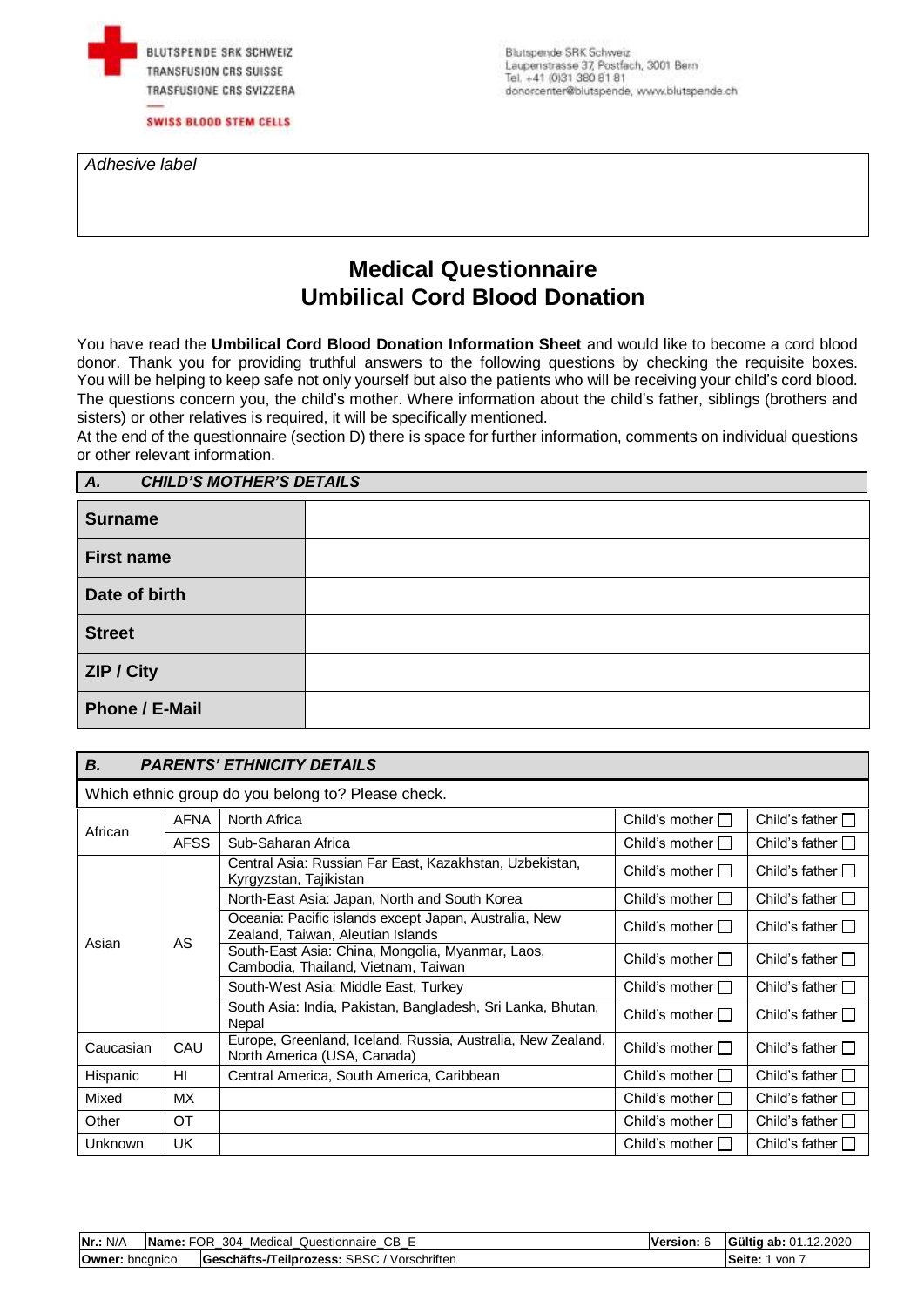



#### *Adhesive label*

### *C. HEALTH QUESTIONNAIRE*

|    |    |                                                                                                                                                                                                                            | <b>Yes</b>               | <b>No</b> |
|----|----|----------------------------------------------------------------------------------------------------------------------------------------------------------------------------------------------------------------------------|--------------------------|-----------|
| 1. | a) | Were you and/or the baby's father adopted as a child?                                                                                                                                                                      |                          |           |
|    | b) | Did you become pregnant using donor eggs or donor sperm, or as a surrogate<br>mother?                                                                                                                                      |                          |           |
|    | c) | Do you know or can you find out the medical history of the child's father?                                                                                                                                                 |                          |           |
| 2. |    | Have you been ill in the last 4 weeks or had a fever over 38.5°C?                                                                                                                                                          |                          |           |
| 3. | a) | Have you taken medication during your pregnancy (e.g. tablets, injections,<br>suppositories)?                                                                                                                              | $\vert \ \ \vert$        |           |
|    | b) | In the last 3 years have you taken Acitretin (Neotigason® / Soriatane®), e.g. for<br>psoriasis?                                                                                                                            | $\mathbf{L}$             |           |
| 4. | a) | Have you ever received immunotherapy (e.g. medication derived from human or<br>animal plasma, cells or serum)?                                                                                                             |                          |           |
|    | b) | Have you been vaccinated in the last 4 weeks against any of the following?<br>Flu $\Box$ Hepatitis B $\Box$ Whooping cough $\Box$<br>Tetanus $\Box$ Rabies $\Box$<br>Other vaccination(s) 2? Please specify German measles | <b>CO</b>                |           |
| 5. |    | Do you have or have you had any of the following illnesses or symptoms? If so, please<br>specify (diagnosis, date, treatment, stating whether resolved or still present)                                                   | I.                       |           |
|    | a) | High blood pressure before or during pregnancy (e.g. pre-eclampsia, HELLP                                                                                                                                                  | <b>College</b>           |           |
|    | b) |                                                                                                                                                                                                                            | $\overline{\phantom{a}}$ |           |
|    | c) |                                                                                                                                                                                                                            | $\Box$                   |           |
|    | d) |                                                                                                                                                                                                                            | $\overline{\phantom{0}}$ |           |
|    | e) |                                                                                                                                                                                                                            |                          |           |
|    | f) |                                                                                                                                                                                                                            |                          |           |
|    | g) | Immune system disease (e.g. allergy, chronic inflammatory disease, autoimmune                                                                                                                                              |                          |           |
|    | h) |                                                                                                                                                                                                                            |                          |           |

| Nr.: N/A               | <b>Name:</b> FOR 304 Medical Questionnaire CB E | Version: 6 | Gültig ab: 01.12.2020   |
|------------------------|-------------------------------------------------|------------|-------------------------|
| <b>Owner:</b> bncgnico | Geschäfts-/Teilprozess: SBSC / Vorschriften     |            | l <b>Seite:</b> 2 von ∃ |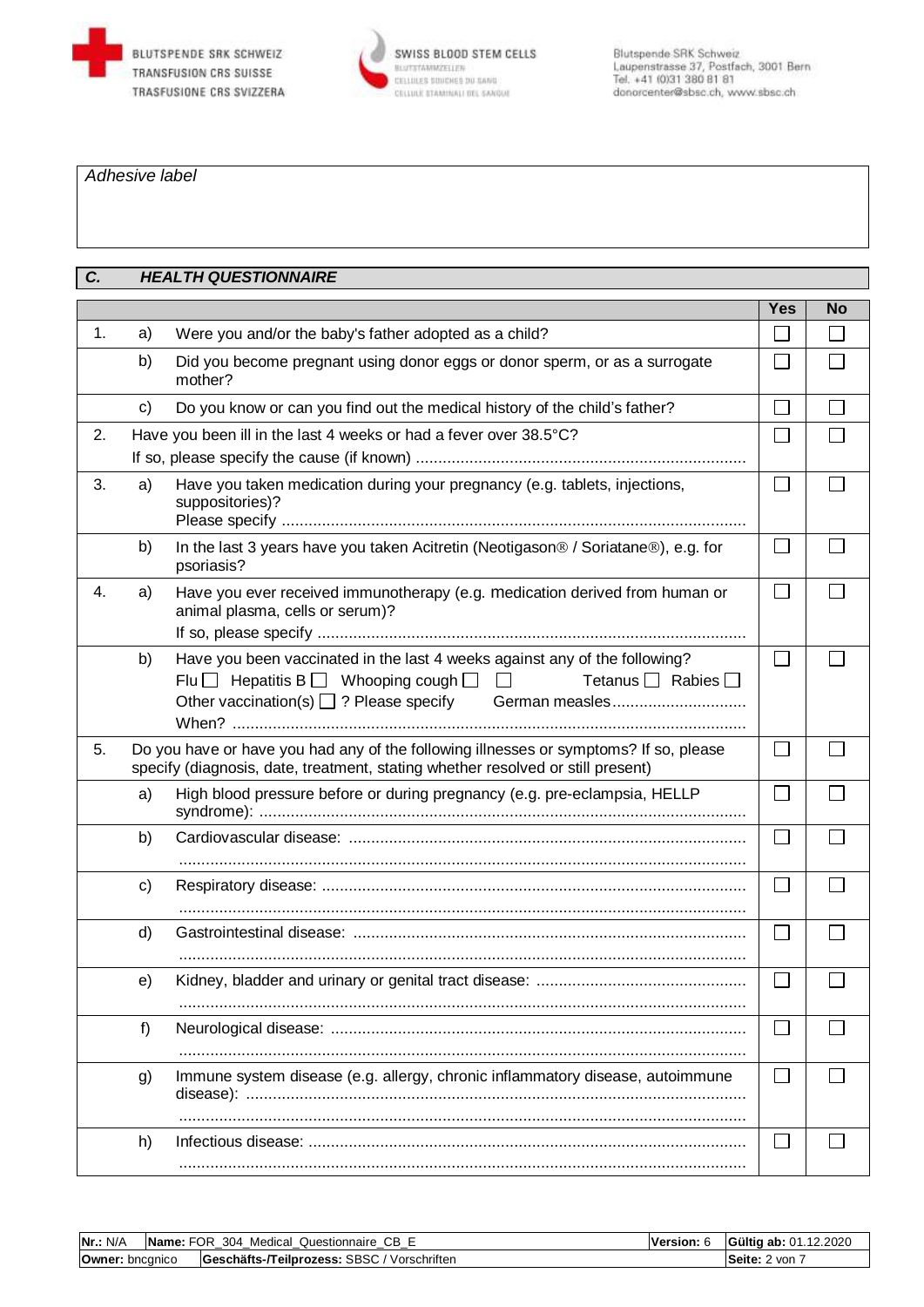



|    | Adhesive label |                                                                                                                                              |              |           |
|----|----------------|----------------------------------------------------------------------------------------------------------------------------------------------|--------------|-----------|
|    |                |                                                                                                                                              | <b>Yes</b>   | <b>No</b> |
|    | i)             | Contact with a person with a contagious or infectious disease?                                                                               |              |           |
|    | j)             |                                                                                                                                              |              |           |
|    | k)             |                                                                                                                                              | $\mathbf{L}$ |           |
|    | $\vert$        | Type I   Type II   Gestational  <br>Diabetes:                                                                                                | l.           |           |
|    | m)             | Hashimoto's thyroiditis $\Box$ Hyperthyroidism $\Box$ Other $\Box$<br>Thyroid disease:                                                       |              |           |
|    | n)             |                                                                                                                                              | $\Box$       |           |
| 6. |                | In the last 12 months have you had:                                                                                                          |              |           |
|    | a)             | An accident $\square$<br>Surgery $\Box$                                                                                                      | $\mathbb{R}$ |           |
|    | b)             | A blood transfusion (e.g. packed red cells, platelet concentrate, plasma)?                                                                   | $\Box$       |           |
| 7. |                | Creutzfeldt-Jakob disease risk                                                                                                               |              |           |
|    | a)             | Have you or a blood relative been found or suspected to have Creutzfeldt-Jakob<br>disease?                                                   |              |           |
|    | b)             | Have you ever had a human tissue transplant?                                                                                                 |              |           |
|    | c)             | Have you ever had an animal tissue transplant?                                                                                               | L            |           |
|    | d)             | Have you ever had brain or spinal cord surgery?                                                                                              | $\mathbf{L}$ |           |
| 8. |                | Tropical virus risk (including Chikungunya, Dengue, West Nile and Zika virus)                                                                |              |           |
|    | a)             | Have you traveled outside Switzerland in the last 6 months?<br>Did you have symptoms (e.g. fever) during your stay or have you had any since | L            |           |
|    | b)             | During your pregnancy were you ever diagnosed with Chikungunya, West Nile or<br>Dengue infection?                                            |              |           |
|    | c)             | Have you or your partner been diagnosed with Zika infection in the last 4 months?                                                            |              |           |

| Nr.: N/A               | Name: FOR 304 Medical Questionnaire CB E    | lVersion: 6 | Gültig ab: 01.12.2020 |
|------------------------|---------------------------------------------|-------------|-----------------------|
| <b>Owner: bncgnico</b> | Geschäfts-/Teilprozess: SBSC / Vorschriften |             | <b>Seite:</b> 3 von   |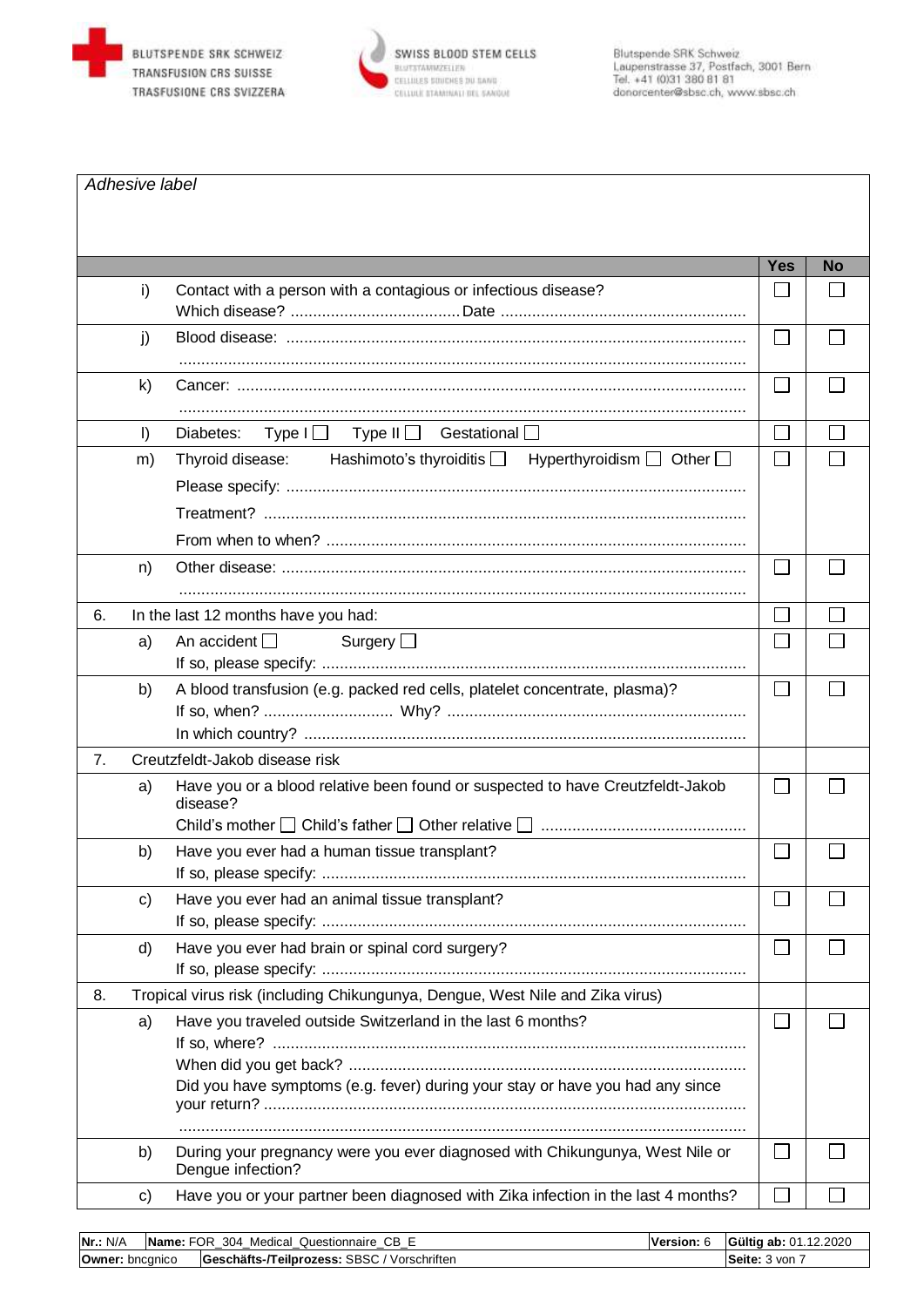

 $\overline{1}$ 



|     | Adhesive label |                                                                                                                                                                                                                                                                       |              |           |
|-----|----------------|-----------------------------------------------------------------------------------------------------------------------------------------------------------------------------------------------------------------------------------------------------------------------|--------------|-----------|
|     |                |                                                                                                                                                                                                                                                                       | <b>Yes</b>   | <b>No</b> |
| 9.  |                | Malaria risk                                                                                                                                                                                                                                                          |              |           |
|     | a)             | Have you ever had malaria?                                                                                                                                                                                                                                            |              |           |
|     | b)             | Have you visited a malaria risk area in the last 3 years?                                                                                                                                                                                                             |              |           |
| 10. |                | Chagas disease risk                                                                                                                                                                                                                                                   |              |           |
|     | a)             | Have you ever had Chagas disease?                                                                                                                                                                                                                                     |              |           |
|     | b)             | Were you or your mother (the child's grandmother) born or raised outside Europe or<br>have you lived outside Europe for more than 6 months?                                                                                                                           |              |           |
| 11. |                | Have you ever had:                                                                                                                                                                                                                                                    |              |           |
|     |                | Tuberculosis<br><b>Brucellosis</b><br>Lyme disease<br>Osteomyelitis<br>Q fever<br>Toxoplasmosis<br>Leishmaniasis<br><b>Babesiosis</b>                                                                                                                                 |              |           |
|     |                | Does any close contact (e.g. carer or member of the same household) have open<br>tuberculosis?                                                                                                                                                                        |              |           |
| 12. |                | In the last 2 months have you had:                                                                                                                                                                                                                                    |              |           |
|     |                | A tattoo<br>Acupuncture<br>Gastroscopy / colonoscopy<br>Permanent make-up<br>Piercing<br>Microblading<br>Contact with another person's blood (via needle stick injury or splatter in the eye,<br>mouth or other)<br>Were sterile instruments used? □ Yes<br><b>No</b> |              |           |
| 13. | a)             | Have you ever had jaundice or hepatitis?<br>If so, please specify:<br>Hepatitis A $\Box$<br>B<br>$C \Box$<br>$E \Box$                                                                                                                                                 |              |           |
|     | b)             | Has your partner had hepatitis or jaundice in the last 12 months?<br>Please specify:<br>Hepatitis A $\Box$ B $\Box$<br>$C \Box$<br>$E \Box$                                                                                                                           | $\mathsf{I}$ |           |
| 14. | a)             | Have you spent at least 6 of the last 12 months in a country with a high HIV rate?                                                                                                                                                                                    |              |           |
|     | b)             | Did you incur a risk of HIV during your stay (e.g. through sex or medical or<br>paramedical procedures such as blood transfusion, tattooing or piercing)?                                                                                                             |              |           |

| Nr.: N/A               | Name: FOR 304 Medical Questionnaire CB E    | <b>Version:</b> 6 | Gültig ab: 01.12.2020 |
|------------------------|---------------------------------------------|-------------------|-----------------------|
| <b>Owner:</b> bncanico | Geschäfts-/Teilprozess: SBSC / Vorschriften |                   | Seite:<br>4 von       |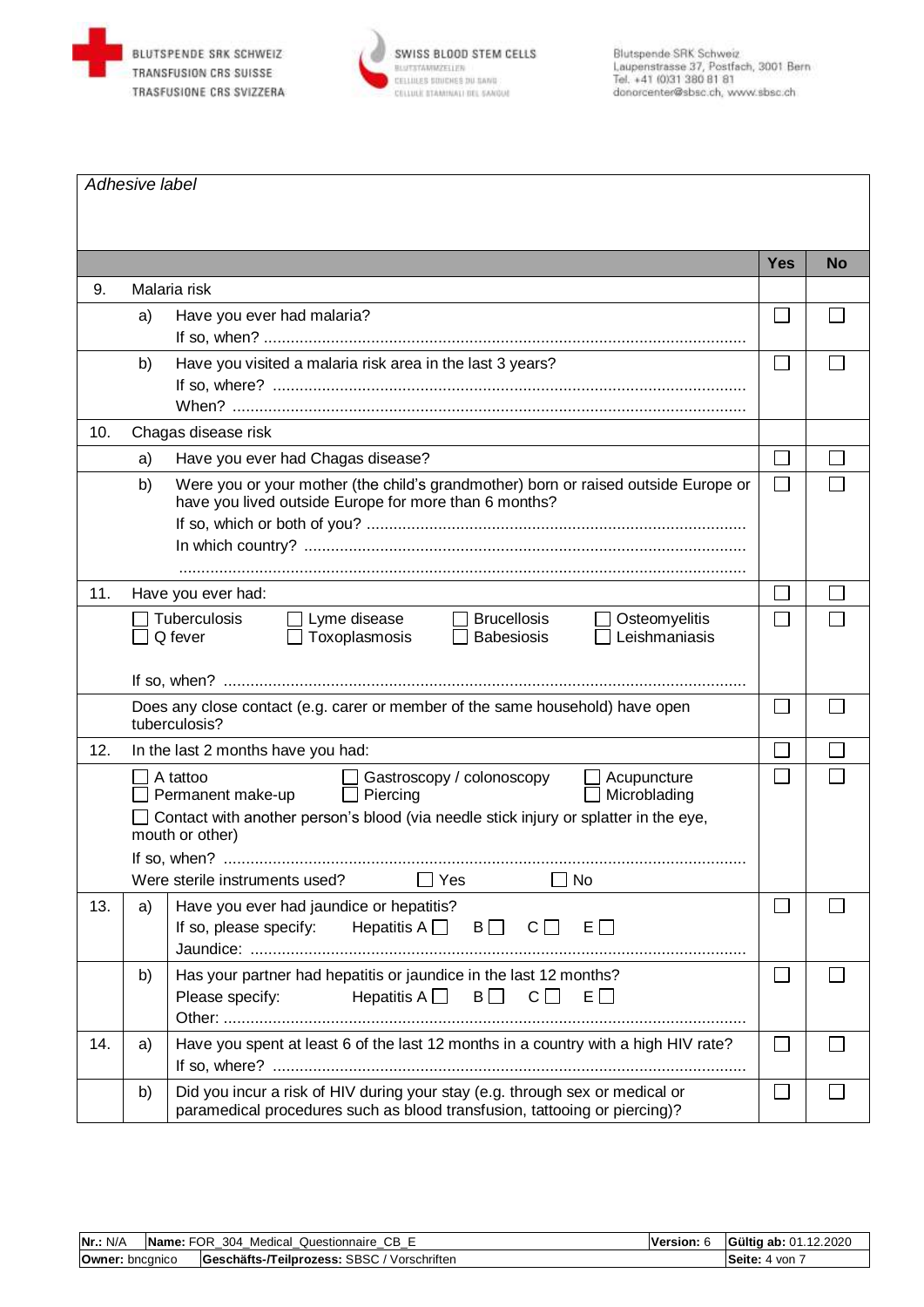

*Adhesive label*



|     |                                                                                                                                                                                                          | <b>Yes</b> | <b>No</b> |  |
|-----|----------------------------------------------------------------------------------------------------------------------------------------------------------------------------------------------------------|------------|-----------|--|
| 15. | Do one or more of the following risk situations apply to you?                                                                                                                                            |            |           |  |
|     | Change in sexual partner in the last 4 months<br>a)                                                                                                                                                      |            |           |  |
|     | Sex in exchange for money, drugs or medicaments in the last 12 months<br>b)                                                                                                                              |            |           |  |
|     | Sex with a partner who had had sex with men in the previous 12 months<br>$\mathbf{C}$                                                                                                                    |            |           |  |
|     | d)<br>Intravenous drug use in the last 12 months                                                                                                                                                         |            |           |  |
|     | Positive test for HIV, syphilis or hepatitis C<br>e)                                                                                                                                                     |            |           |  |
| 16. | In the last 12 months have you had sex with partners who have:                                                                                                                                           |            | Ξ         |  |
|     | incurred any of the risks itemized in Question 15?<br>a)                                                                                                                                                 |            |           |  |
|     | b)<br>had a blood transfusion in a country with a high HIV rate?                                                                                                                                         |            |           |  |
|     | $\mathsf{c})$<br>incurred any other HIV risk (e.g. through sex, tattooing or piercing) in a country with a<br>high HIV rate?                                                                             |            |           |  |
| 17. | In the last 12 months have you had symptoms of, or been treated for, chlamydia, genital<br>herpes, syphilis, or any other sexually transmitted disease?                                                  |            |           |  |
| 18. | Do any of the following diseases run in your family? If so, please indicate their relationship<br>to the child                                                                                           | $\sim$     |           |  |
|     | Red blood cell disease (e.g. thalassemia, sickle cell anemia etc)<br>a)<br>Child's father $\Box$<br>Child's sibling $\Box$                                                                               |            |           |  |
|     | Aplastic anemia<br>Child's father $\Box$<br>Child's sibling $\Box$                                                                                                                                       |            |           |  |
|     | Platelet disease (e.g. immune thrombocytopenia purpura)<br>b)<br>Child's father $\Box$<br>Child's sibling $\Box$                                                                                         |            |           |  |
|     | Genetic bleeding disorder (e.g. hemophilia, von Willebrand disease, factor V Leiden<br>C)<br>mutation)<br>Child's father $\Box$<br>Child's sibling $\Box$                                                |            |           |  |
|     | Metabolic and lysosomal storage disease (e.g. cystic fibrosis, gout, Tay-Sachs,<br>d)<br>Fabry's disease, Gaucher's disease, Niemann-Pick disease)<br>Child's sibling $\square$<br>Child's father $\Box$ |            |           |  |
|     | Child's father $\Box$<br>Child's sibling $\square$<br>Diabetes type I:<br>e)<br>Child's father $\square$<br>Child's sibling<br>Diabetes type II:                                                         |            |           |  |
|     | Congenital or acquired immunodeficiency<br>f)<br>Child's father $\square$<br>Child's sibling $\Box$                                                                                                      |            |           |  |

| Nr.: N/A               | <b>Name:</b> FOR 304 Medical Questionnaire CB E | Version: 6 | Gültig ab: 01.12.2020 |
|------------------------|-------------------------------------------------|------------|-----------------------|
| <b>Owner:</b> bncanico | Geschäfts-/Teilprozess: SBSC / Vorschriften     |            | Seite: 5 von          |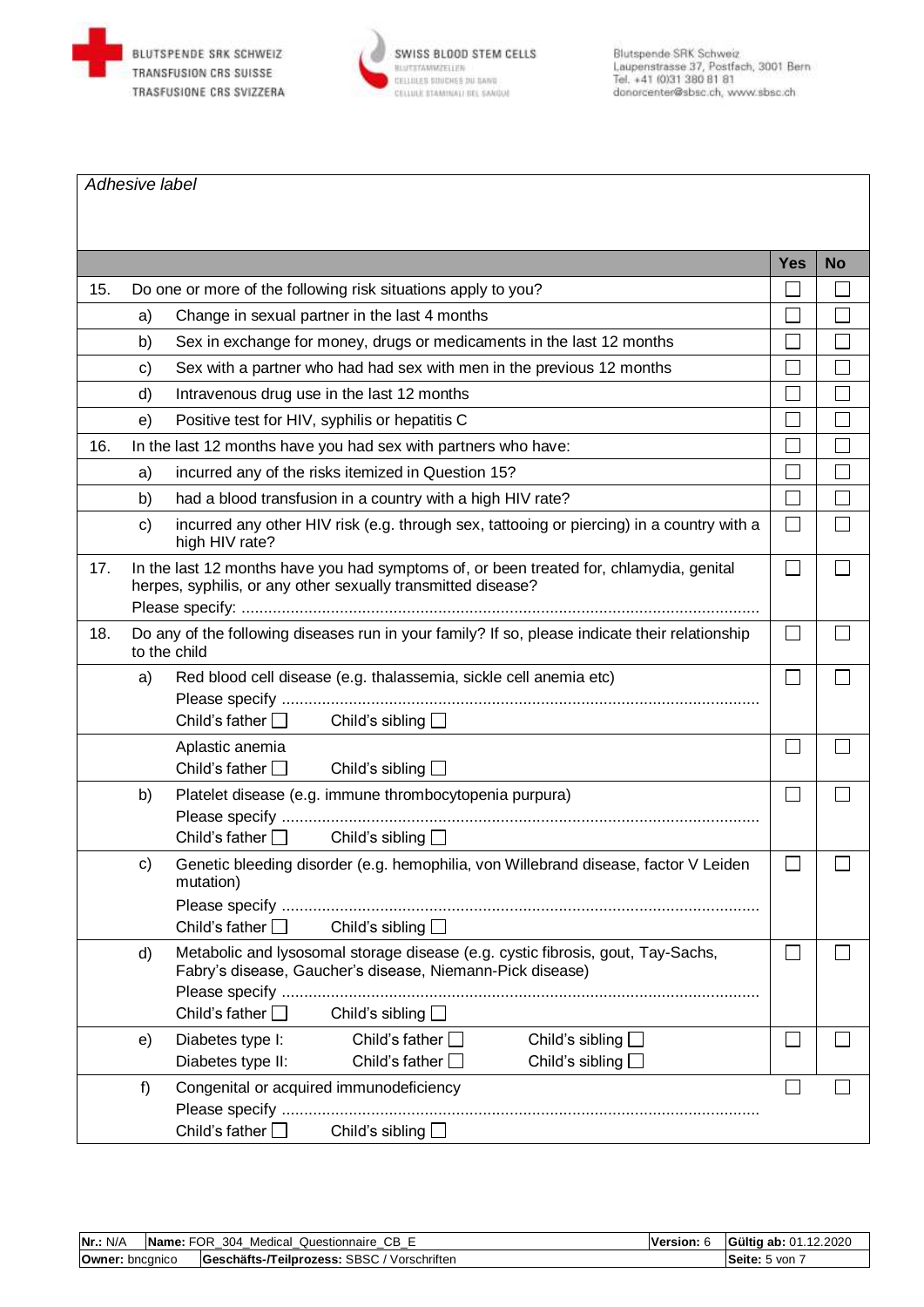



| Adhesive label |                                                                                                                        |            |    |
|----------------|------------------------------------------------------------------------------------------------------------------------|------------|----|
|                |                                                                                                                        |            |    |
|                |                                                                                                                        |            |    |
|                |                                                                                                                        | <b>Yes</b> | No |
| g)             | Malignant blood disease (e.g. leukemia, multiple myeloma, myelodysplastic<br>syndrome, essential thrombocythemia etc.) |            |    |
|                |                                                                                                                        |            |    |
|                | Child's father $\Box$ Child's sibling $\Box$                                                                           |            |    |
| h)             | Cancer                                                                                                                 |            |    |
|                |                                                                                                                        |            |    |
|                | Child's sibling $\Box$<br>Child's father $\Box$                                                                        |            |    |
| i)             | Other disease                                                                                                          |            |    |
|                |                                                                                                                        |            |    |
|                | Child's father $\Box$<br>Child's sibling $\Box$                                                                        |            |    |

#### $\overline{D}$ . **COMMENTS ON THE QUESTIONNAIRE (Mother)**

| I confirm that my personal details are correct and that I have been truthful in completing the<br>questionnaire |            |                       |
|-----------------------------------------------------------------------------------------------------------------|------------|-----------------------|
| <b>Mother</b>                                                                                                   |            |                       |
|                                                                                                                 |            |                       |
|                                                                                                                 |            |                       |
|                                                                                                                 |            |                       |
|                                                                                                                 |            |                       |
| Father (optional)                                                                                               |            |                       |
|                                                                                                                 |            |                       |
|                                                                                                                 |            |                       |
| Name: FOR_304_Medical_Questionnaire_CB_E<br><b>Nr.: N/A</b>                                                     | Version: 6 | Gültig ab: 01.12.2020 |